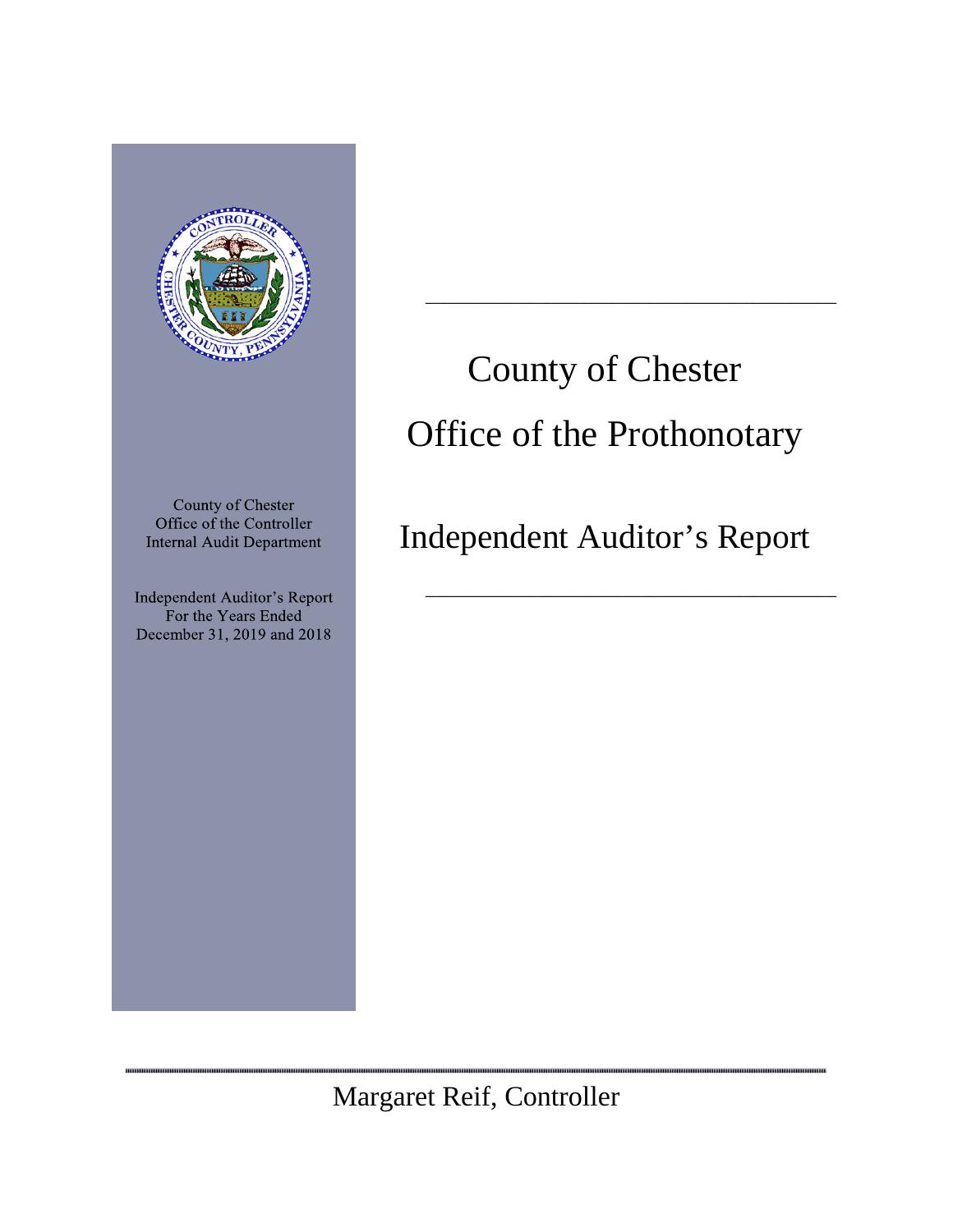**County of Chester Office of the Prothonotary Annual Financial Statement Audit As of December 31, 2019 and 2018** 

> **Debbie Bookman, Prothontary Office of the Prothonotary Chester County Justice Center 201 West Market Street, Suite 1425 West Chester, PA 19380-0989**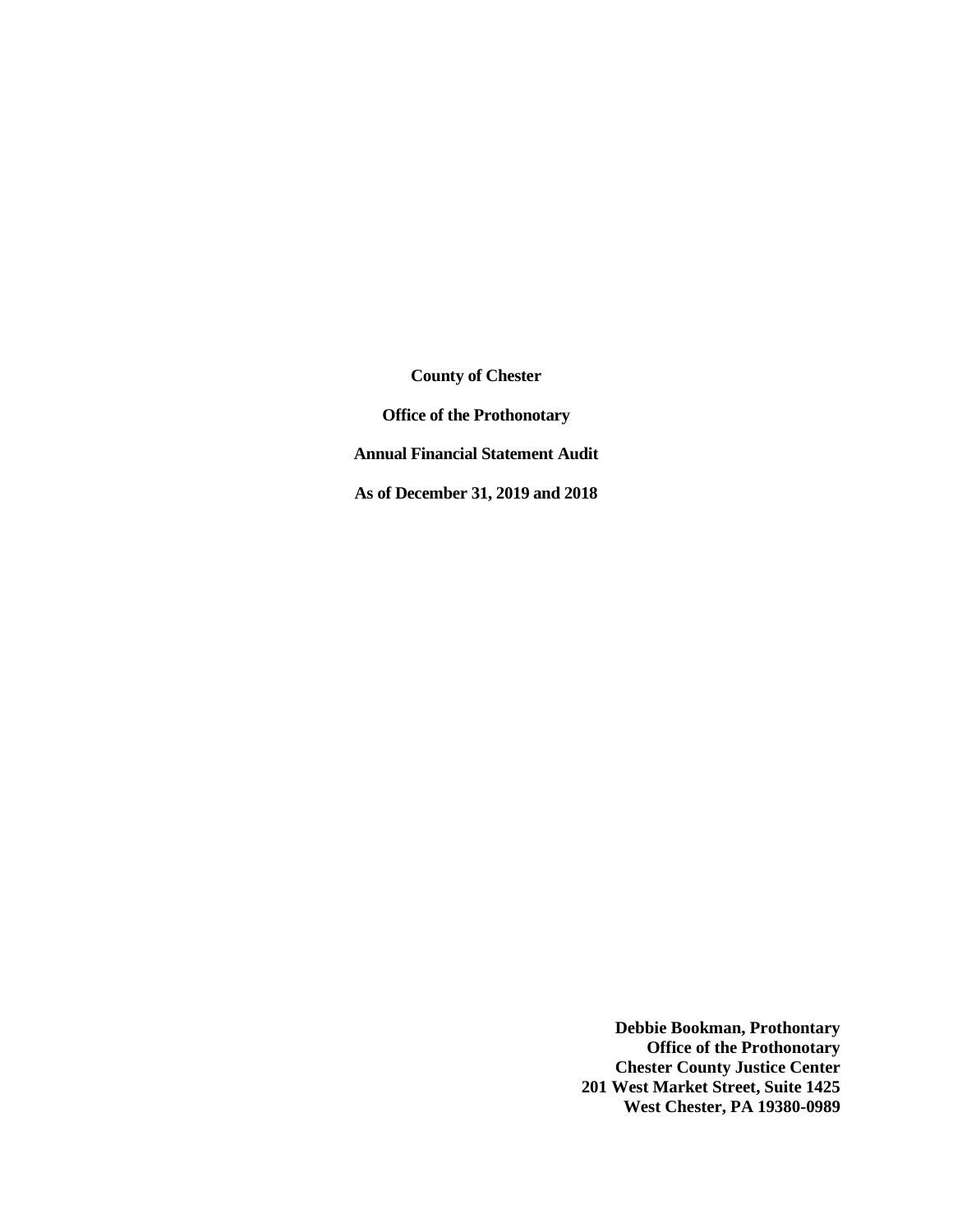## **Office of the Prothonotary**

## **For the Years Ended December 31, 2019 and 2018**

## **Table of Contents**

| <b>Financial Statements</b>                                     |  |
|-----------------------------------------------------------------|--|
|                                                                 |  |
|                                                                 |  |
|                                                                 |  |
| Independent Auditor's Report on Internal Control over Financial |  |
|                                                                 |  |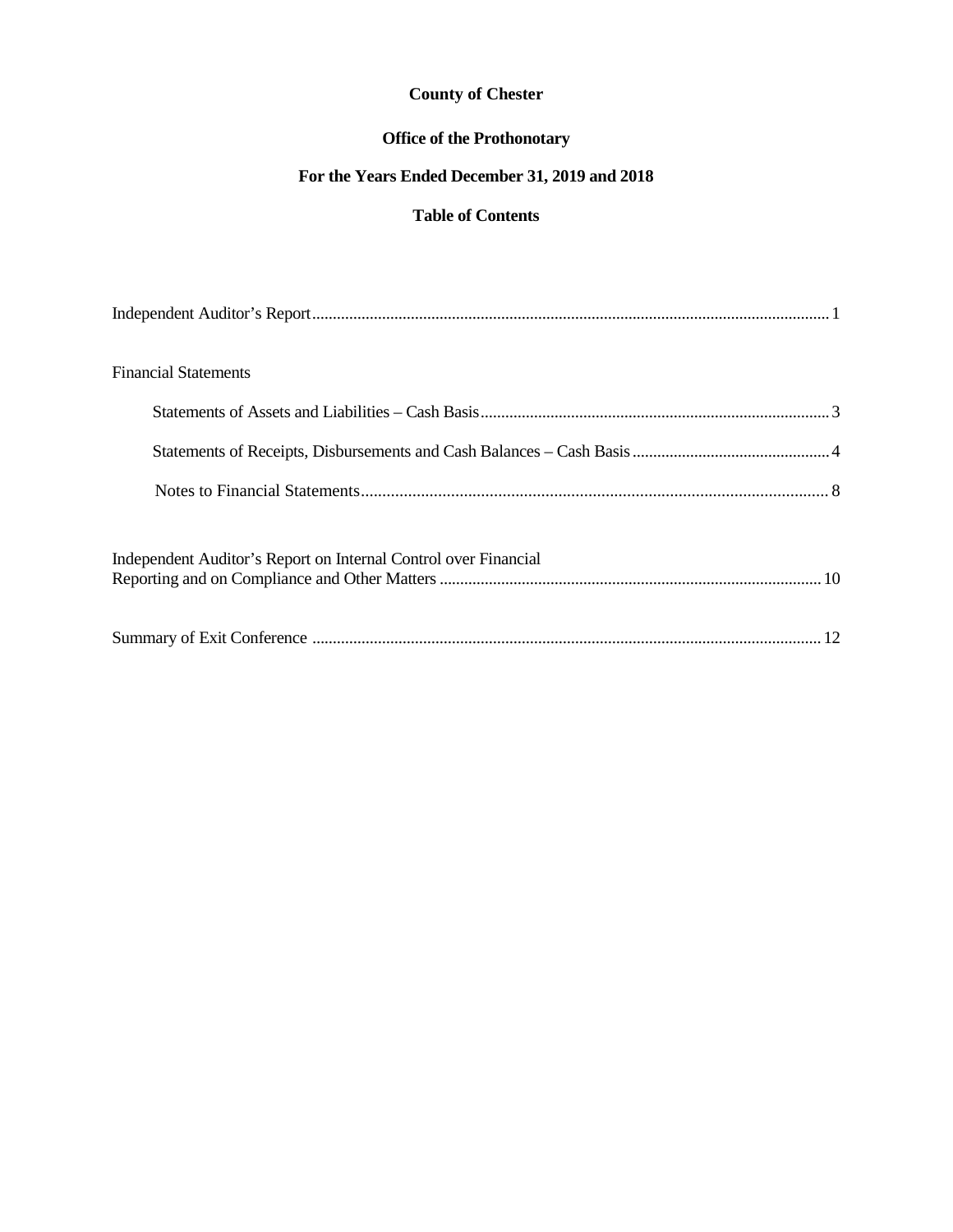

## **COUNTY OF CHESTER** OFFICE OF THE CONTROLLER

313 WEST MARKET STREET, SUITE 6302, P.O. BOX 2748, WEST CHESTER, PA 19380-0991 TELEPHONE: (610) 344-6155 FAX: (610) 344-6750

**MARGARET REIF CONTROLLER** 

> Debbie Bookman, Prothonotary Office of the Prothonotary Chester County Justice Center 201 West Market Street, Suite 1425 West Chester, PA 19380-0989

#### **Independent Auditor's Report**

#### **Report on the Financial Statements**

We have audited the accompanying financial statements of the Office of the Prothonotary *(Prothonotary*), which comprises the statements of assets and liabilities arising from cash transactions as of December 31, 2019 and 2018, and the related statements of cash receipts, disbursements and cash balances for the years then ended, and the related notes to the financial statements.

#### *Management's Responsibility for the Financial Statements*

Management is responsible for the preparation and fair presentation of these financial statements in accordance with the cash basis of accounting described in Note 1; this includes determining that the cash basis of accounting is an acceptable basis for the preparation of the financial statements in the circumstances. Management is also responsible for the design, implementation, and maintenance of internal control relevant to the preparation and fair presentation of financial statements that are free from material misstatements, whether due to fraud or error.

#### *Auditor's Responsibility*

Our responsibility is to annually audit the accounts of every row office within the County and to report the results of such audits to the Chester County Commissioners, the Chester County Court of Common Pleas, the Auditor General of Pennsylvania, and to the governing body of each political subdivision which is entitled to receive funds collected on its behalf by the *Prothonotary*.

Our responsibility is to express an opinion on these financial statements based on our audit. We conducted our audit in accordance with auditing standards generally accepted in the United States of America and the Government Auditing Standards issued by the Comptroller General of the United States. Those standards require that we plan and perform the audit to obtain reasonable assurance about whether the financial statements are free of material misstatement.

An audit involves performing procedures to obtain audit evidence about the amounts and disclosures in the financial statements. The procedures selected depend on the auditor's judgment, including the assessment of the risks of material misstatement of the financial statements, whether due to fraud or error. In making those risk assessments, the auditor considers internal control relevant to the entity's preparation and fair presentation of the financial statements in order to design audit procedures that are appropriate in the circumstances, but not for the purpose of expressing an opinion on the effectiveness of the entity's internal control. Accordingly, we express no such opinion. An audit also includes evaluating the appropriateness of accounting policies used and the reasonableness of significant estimates made by management, as well as evaluating the overall financial statement presentation.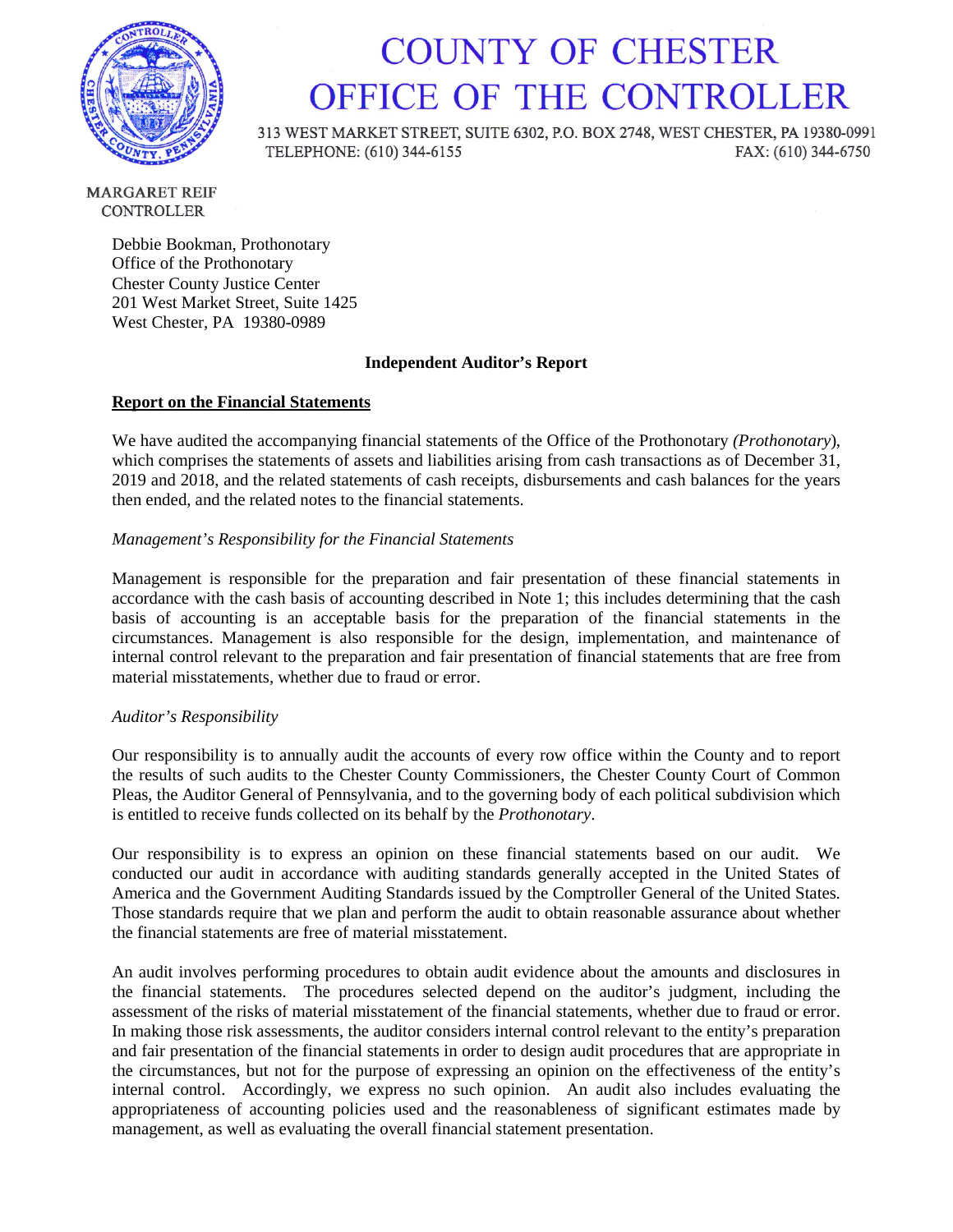We believe that the audit evidence we have obtained is sufficient and appropriate to provide a basis for our opinion.

#### *Opinion*

In our opinion, the financial statements referred to above present fairly, in all material respects, the assets and liabilities arising from cash transactions of the *Prothonotary* as of December 31, 2019 and 2018, and its cash receipts, disbursements and cash balances for the years then ended in accordance with the cash basis of accounting described in Note 1.

#### *Basis of Accounting*

We draw attention to Note 1 of the financial statements, which describes the basis of accounting. The financial statements are prepared on the cash basis of accounting, which is a basis of accounting other than accounting principles generally accepted in the United States of America. Our opinion is not modified with respect to this matter.

#### *Other Matter*

In accordance with Government Auditing Standards, Internal Audit has also issued a separate report dated December 14, 2020 on our evaluation of the *Prothonotary's* internal control over financial reporting and on our tests of compliance with certain provisions of laws, regulations, policies and/or procedures. That report is an integral part of an audit performed in accordance with Government Auditing Standards and is to be read in conjunction with this report in considering the results of our audit.

Margaret Reif

Margaret Reif **Controller** 

December 14, 2020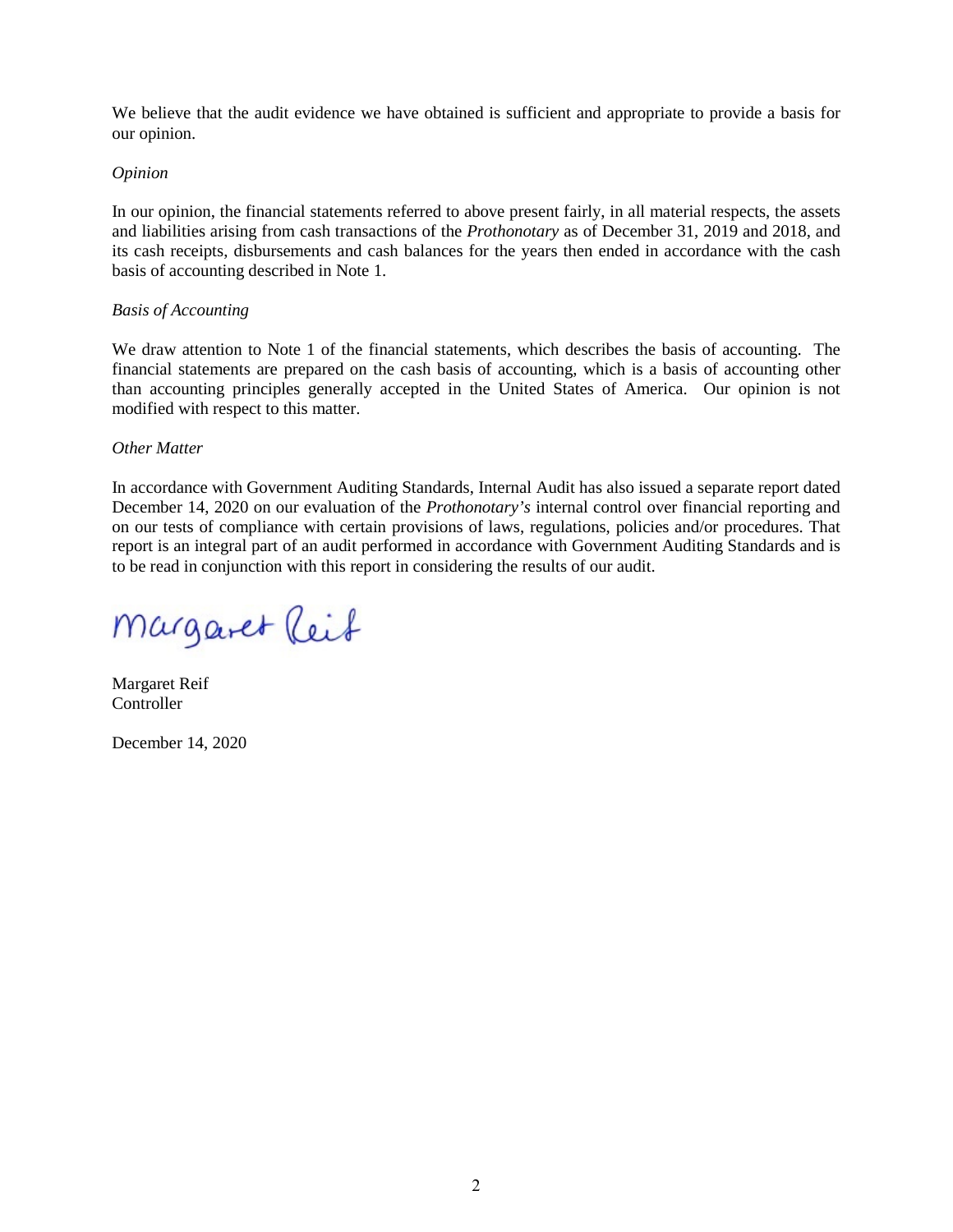## **Office of the Prothonotary**

## **Statements of Assets and Liabilities – Cash Basis**

## **December 31, 2019 and 2018**

|                                           | 2019          |           | 2018          |  |
|-------------------------------------------|---------------|-----------|---------------|--|
| <b>Assets</b>                             |               |           |               |  |
| Cash - Operating                          | \$            | 151,077   | \$<br>141,710 |  |
| Cash - Escrow Account                     |               | 839,730   | 2,391,066     |  |
| <b>Cash - Automation Fund</b>             |               | 334,017   | 309,002       |  |
| Cash - E-Filing Account                   |               | 49,835    | 34,163        |  |
| Petty Cash/Change Funds                   |               | 390       | 390           |  |
| <b>Total Assets</b>                       | <sup>8</sup>  | 1,375,049 | 2,876,331     |  |
| <b>Liabilities</b>                        |               |           |               |  |
| County of Chester                         | $\mathcal{S}$ | 114,595   | \$<br>110,524 |  |
| Commonwealth of PA                        |               | 23,757    | 19,306        |  |
| Administrative Office of PA Courts        |               |           | 250           |  |
| <b>Restricted Funds - Escrow Deposits</b> |               | 842,063   | 2,393,167     |  |
| <b>Restricted Funds - Automated Fund</b>  |               | 338,872   | 314,276       |  |
| Restricted Funds - E-Filing               |               | 55,372    | 38,418        |  |
| Petty Cash/Change Funds                   |               | 390       | 390           |  |
| <b>Total Liabilities</b>                  |               | 1,375,049 | 2,876,331     |  |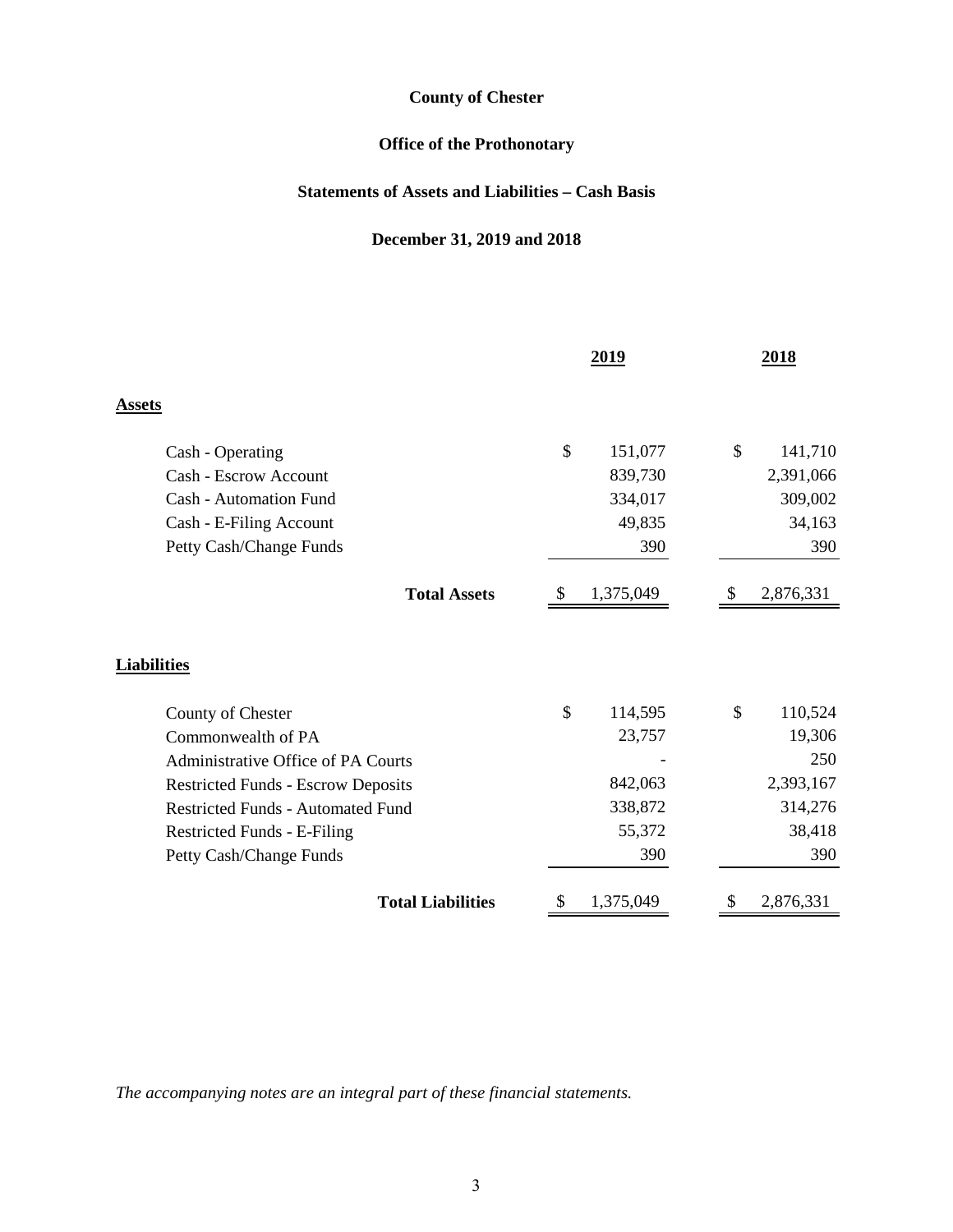## **Office of the Prothonotary**

## **Statements of Receipts, Disbursements and Cash Balances – Cash Basis Operating Account**

## **For the Years Ended December 31, 2019 and 2018**

|                                      | 2019            | 2018                                   |
|--------------------------------------|-----------------|----------------------------------------|
| <b>Receipts</b>                      |                 |                                        |
| Fees                                 | \$<br>2,197,772 | $\boldsymbol{\mathsf{S}}$<br>2,122,098 |
| <b>Total Receipts</b>                | 2,197,772       | 2,122,098                              |
| <b>Disbursements</b>                 |                 |                                        |
| County of Chester                    | 1,705,512       | 1,663,627                              |
| Commonwealth of PA                   | 414,751         | 379,996                                |
| <b>Automation Fund</b>               | 64,346          | 64,565                                 |
| <b>Receipt Deposit Distributions</b> | 2,609           | 2,242                                  |
| Overypayment Refunds                 | 855             | 1,356                                  |
| Office of the Sheriff                | 332             | 168                                    |
| <b>Total Disbursements</b>           | 2,188,405       | 2,111,954                              |
| <b>Cash Increase (Decrease)</b>      | 9,367           | 10,144                                 |
| Cash, Beginning of Year              | 141,710         | 131,566                                |
| Cash, End of Year                    | 151,077<br>\$   | 141,710<br>У                           |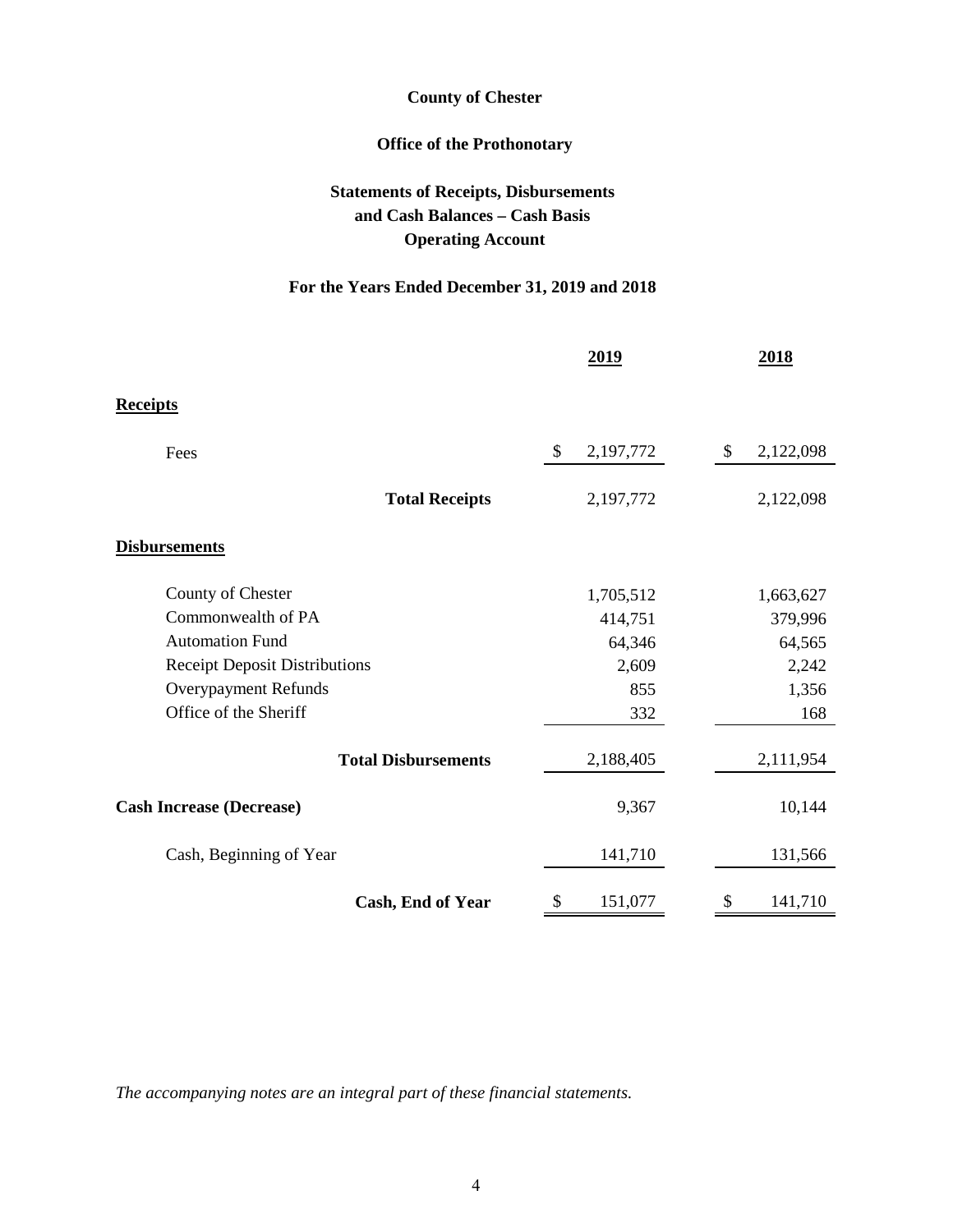## **Office of the Prothonotary**

## **Statements of Receipts, Disbursements and Cash Balances – Cash Basis Escrow Account**

## **For the Years Ended December 31, 2019 and 2018**

|                                 | 2019          | 2018          |  |
|---------------------------------|---------------|---------------|--|
| <b>Receipts</b>                 |               |               |  |
| <b>Escrow Deposits</b>          | \$<br>446,082 | \$<br>542,165 |  |
| <b>Total Receipts</b>           | 446,082       | 542,165       |  |
| <b>Disbursements</b>            |               |               |  |
| <b>Escrow Refunds</b>           | 1,997,418     | 3,711,338     |  |
| <b>Total Disbursements</b>      | 1,997,418     | 3,711,338     |  |
| <b>Cash Increase (Decrease)</b> | (1,551,336)   | (3,169,173)   |  |
| Cash, Beginning of Year         | 2,391,066     | 5,560,239     |  |
| Cash, End of Year               | 839,730       | 2,391,066     |  |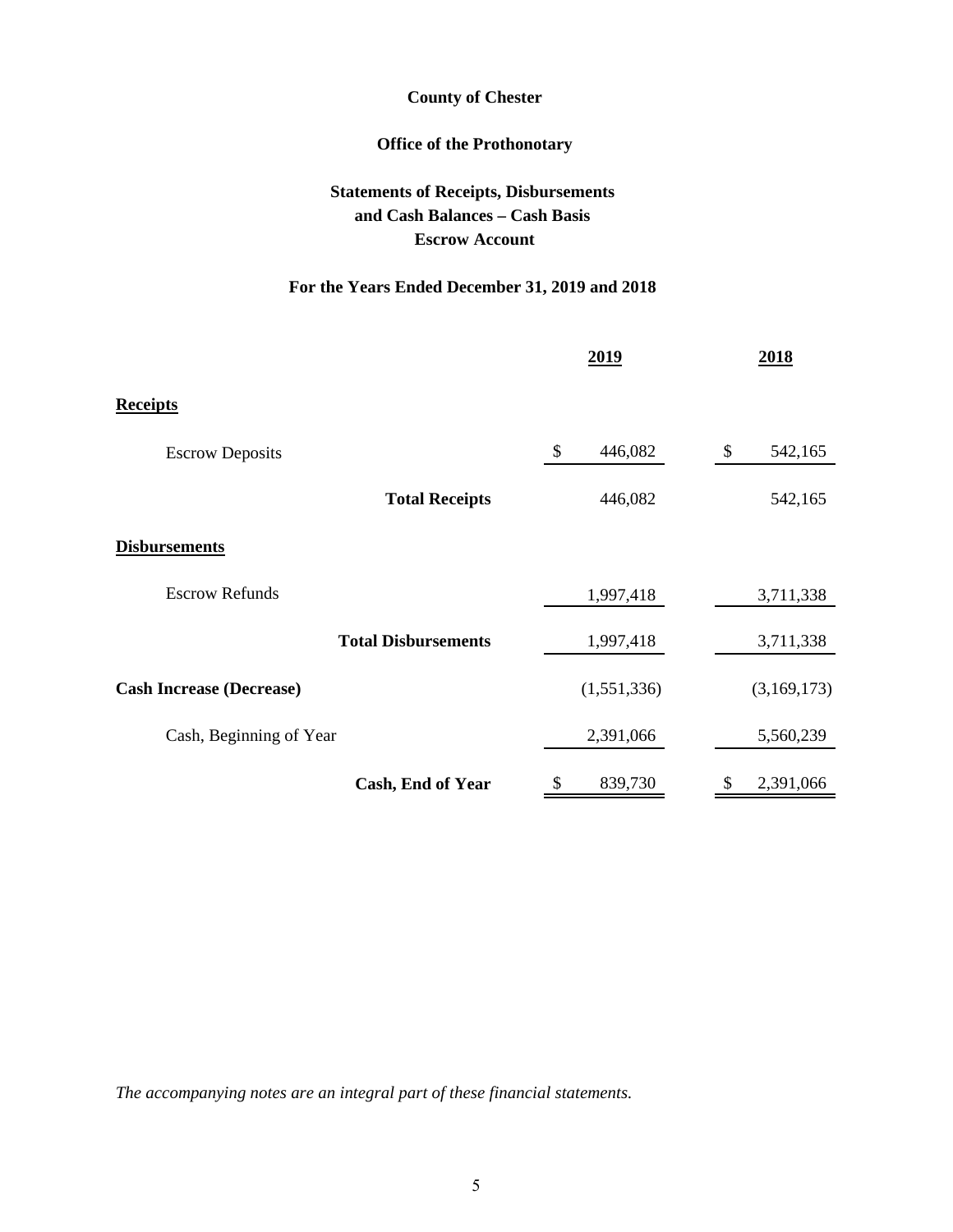## **Office of the Prothonotary**

## **Statements of Receipts, Disbursements and Cash Balances – Cash Basis Automation Account**

## **For the Years Ended December 31, 2019 and 2018**

|                                 | 2019 |         | 2018 |         |
|---------------------------------|------|---------|------|---------|
| <b>Receipts</b>                 |      |         |      |         |
| <b>Automation Fee Deposits</b>  | \$   | 64,346  | \$   | 64,565  |
| Interest                        |      | 4,228   |      | 1,992   |
| <b>Total Receipts</b>           |      | 68,574  |      | 66,557  |
| <b>Disbursements</b>            |      |         |      |         |
| Salary                          |      | 43,559  |      | 33,983  |
| <b>Total Disbursements</b>      |      | 43,559  |      | 33,983  |
| <b>Cash Increase (Decrease)</b> |      | 25,015  |      | 32,574  |
| Cash, Beginning of Year         |      | 309,002 |      | 276,428 |
| Cash, End of Year               |      | 334,017 |      | 309,002 |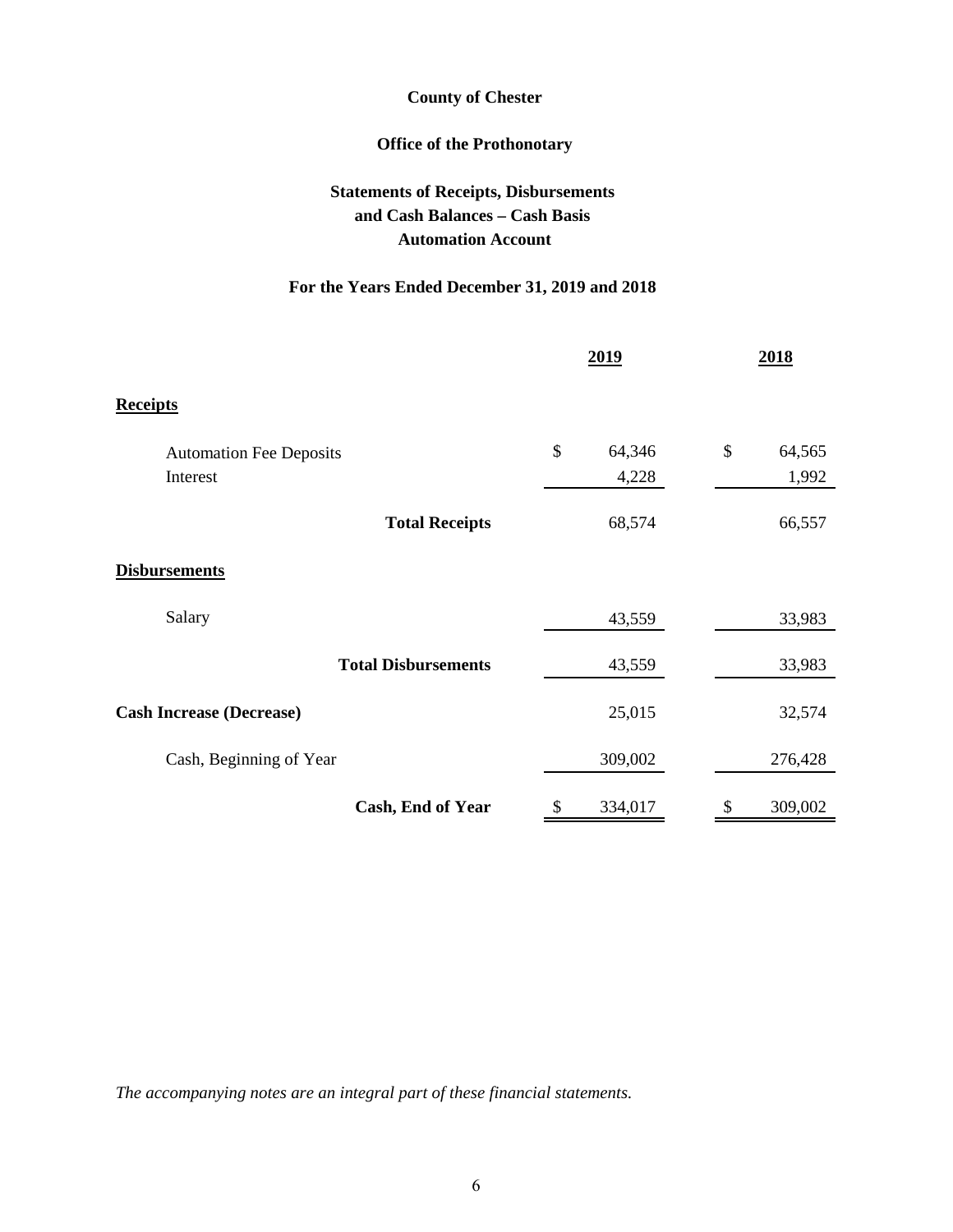## **Office of the Prothonotary**

## **Statements of Receipts, Disbursements and Cash Balances – Cash Basis E-Filing Account**

## **For the Years Ended December 31, 2019 and 2018**

|                                 | 2019 |        | 2018 |        |
|---------------------------------|------|--------|------|--------|
| <b>Receipts</b>                 |      |        |      |        |
| Fees                            | \$   | 51,243 | \$   | 44,248 |
| Interest                        |      | 429    |      |        |
| <b>Total Receipts</b>           |      | 51,672 |      | 44,248 |
| <b>Disbursements</b>            |      |        |      |        |
| <b>Computer Maintenance</b>     |      | 36,000 |      | 36,000 |
| <b>Total Disbursements</b>      |      | 36,000 |      | 36,000 |
| <b>Cash Increase (Decrease)</b> |      | 15,672 |      | 8,248  |
| Cash, Beginning of Year         |      | 34,163 |      | 25,915 |
| Cash, End of Year               |      | 49,835 |      | 34,163 |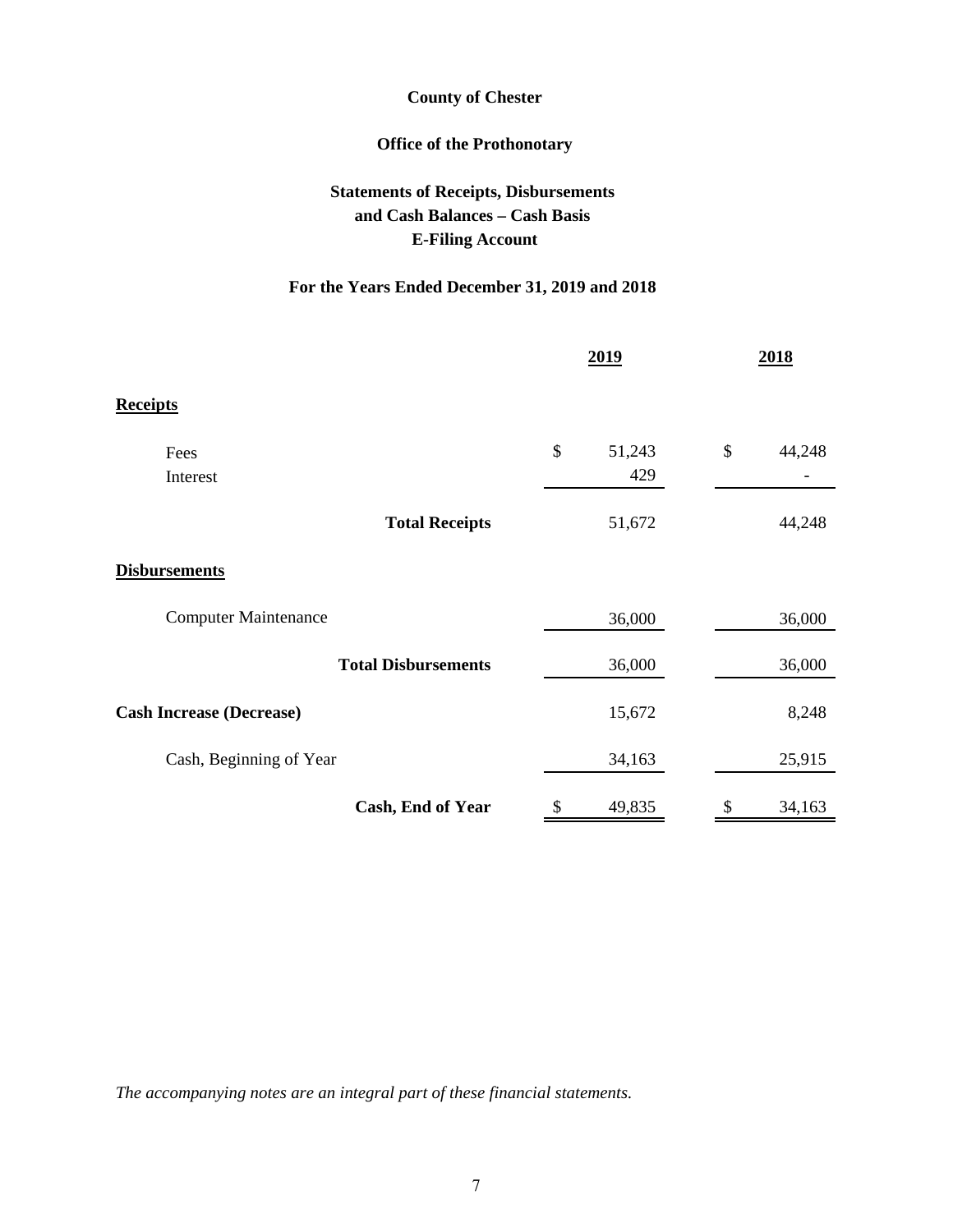#### **Office of the Prothonotary**

#### **For the Years Ended December 31, 2019 and 2018**

#### **Notes to Financial Statements**

#### *Note 1 - Summary of Significant Accounting Principles*

#### **Basis of Accounting**

The books and records of the *Prothonotary* are maintained on the cash basis of accounting. Consequently, receipts are recognized when received rather than when assessed or otherwise due and disbursements are recognized when paid rather than when the obligation is incurred. Accordingly, the accompanying statements do not present the assets, liabilities, receipts, disbursements, and cash balance in accordance with generally accepted accounting principles.

#### **Background and Reporting Entity**

The *Prothonotary* acts as a conduit for the Commonwealth of Pennsylvania, the County of Chester, related political subdivisions, and the citizens it serves. Consequently, the *Prothonotary's* cash balance at any point in time represents undisbursed funds to one (or all) of these parties with the exception of the Prothonotary Automation Fund, as explained below. For financial statement purposes, these undisbursed funds are included as a liability of the *Prothonotary.*

The actual operating expenses of the *Prothonotary* are paid by the County of Chester. These costs include the salaries and wages of office employees, fringe benefits, postage, telephone, office supplies, computer/LAN use, and furniture and equipment. These costs are not included in the audited Statements of Cash Receipts, Disbursements, and Cash Balance.

#### **Prothonotary Automation Fee Fund**

The *Prothonotary* established a new fund in May 2003, as permitted by the Commonwealth. This fund is under the sole custody of the *Prothonotary*. Pennsylvania House Bill No. 1715, Session of 1997, authorized the collection of a fee not to exceed \$5.00 for the initiation of any action or legal proceeding. Funds collected are to be deposited into a special *Prothonotary* automation fee fund, and are to be used solely for the purpose of automation and continued automation update of the *Prothonotary*. The office maintains a separate checking account for these funds, and the funds are designated on the balance sheet in a separate liability account. Although the funds are for use at the sole discretion of the Prothonotary for purposes of automating the office, County procurement procedures must still be adhered to when making purchases with the funds in this special account.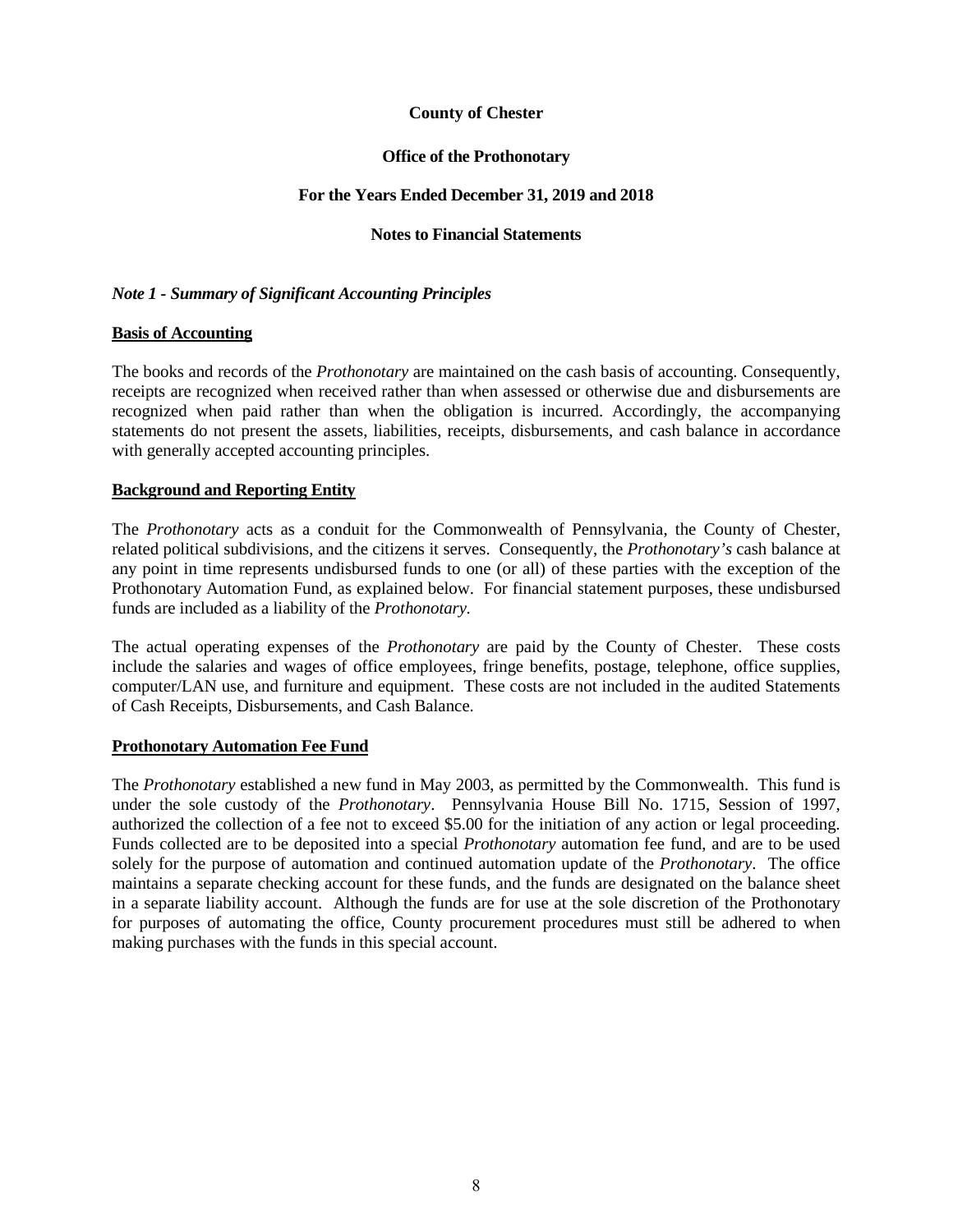#### **Office of the Prothonotary**

#### **For the Years Ended December 31, 2019 and 2018**

#### **Notes to Financial Statements**

#### *Note 1 - Summary of Significant Accounting Principles (continued)*

#### **Related Party Transaction**

Under Pennsylvania Law, the *Prothonotary* functions as a collection agent and depository for the County of Chester, the Commonwealth of Pennsylvania's Department of Revenue, and the Administrative Office of Pennsylvania Courts. Additionally, the *Prothonotary* functions as an escrow agent for litigants pursuant to a court order or the rules of court. Once a case has been settled, if interest has been earned on deposited funds, the Court of Common Pleas instructs the *Prothonotary* via court order whether the County is to retain the interest or if the interest is to be paid out to a party of the case. If interest is to be paid out, a poundage fee of 3% on the first \$1,000, and 1% on the remaining balance is charged on the principal amount, and is payable to the County. The exception to this directive is with landlord/tenant cases; by law, the awarding party must always receive any interest earned on funds deposited with the *Prothonotary*, and poundage is never deducted from those funds.

#### **Prothonotary E-Filing Account**

The *Prothonotary* established a new e-filing account in January 2016. This account holds e-filing fees that are collected by the County, using the payment processing company Heartland. The fees collected are \$20.00 (initial filings) and \$5.00 (secondary filings). After Heartland receives their commission, the remaining funds are transferred into the e-filing holding account. On a periodic basis the funds in this holding account will be paid over to the County's Department of Computer and Information Systems in order to cover software maintenance expenditures.

#### *Note 2 – Elected Official*

Matt Holliday served as Prothonotary for the period January 3, 2016 to January 5, 2020.

Debbie Bookman now serves as Prothonotary for the period beginning January 6, 2020 to current.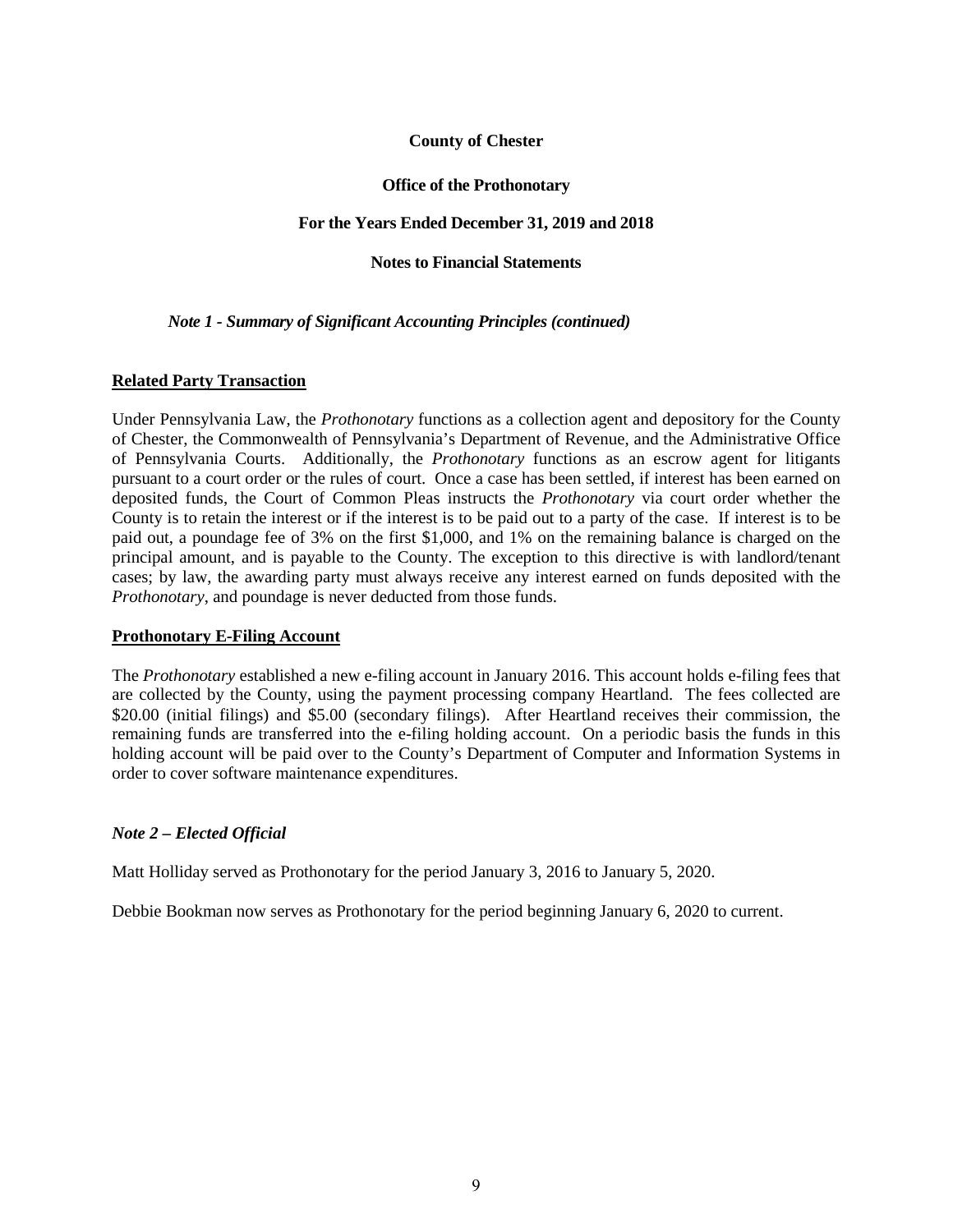

## **COUNTY OF CHESTER** OFFICE OF THE CONTROLLER

313 WEST MARKET STREET, SUITE 6302, P.O. BOX 2748, WEST CHESTER, PA 19380-0991 TELEPHONE: (610) 344-6155 FAX: (610) 344-6750

**MARGARET REIF** CONTROLLER

December 14, 2020

Debbie Bookman, Prothonotary Office of the Prothonotary Chester County Justice Center 201 West Market Street, Suite 1425 West Chester, PA 19380-0989

#### **INDEPENDENT AUDITOR'S REPORT**

#### **Independent Auditor's Report on Internal Control Over Financial Reporting and on Compliance and Other Matters**

In planning our audit of the financial statements of the Office of the Prothonotary *(Prothonotary)* as of and for the years ended December 31, 2019 and 2018, in accordance with auditing standards generally accepted in the United States of America, we considered the *Prothonotary's* internal control over financial reporting as a basis for designing our audit procedures for the purpose of expressing our opinion on the financial statements, but not for the purpose of expressing an opinion on the effectiveness of the *Prothonotary's* internal control over financial reporting. Accordingly, we do not express an opinion on the effectiveness of the *Prothonotary's* internal control over financial reporting.

Our consideration of internal control over financial reporting was for the limited purpose described in the preceding paragraph and was not designed to identify all deficiencies in internal control over financial reporting that might be significant deficiencies or material weaknesses and therefore, there can be no assurance that all significant deficiencies or material weaknesses have been identified.

A deficiency in internal control exists when the design or operation of a control does not allow management or employees, in the normal course of performing their assigned functions, to prevent, or detect and correct misstatements on a timely basis. A material weakness is a deficiency, or a combination of deficiencies, in internal control, such that there is a reasonable possibility that a material misstatement of the *Prothonotary's* financial statements will not be prevented, or detected and corrected on a timely basis. A *significant deficiency* is a deficiency, or a combination of deficiencies, in internal control that is less severe than a material weakness, yet important enough to merit attention by those charged with governance.

As part of obtaining reasonable assurance about whether the *Prothonotary's* financial statements are free of material misstatement, we performed tests of its compliance with certain provisions of laws and regulations, noncompliance with which could have a direct and material effect on the determination of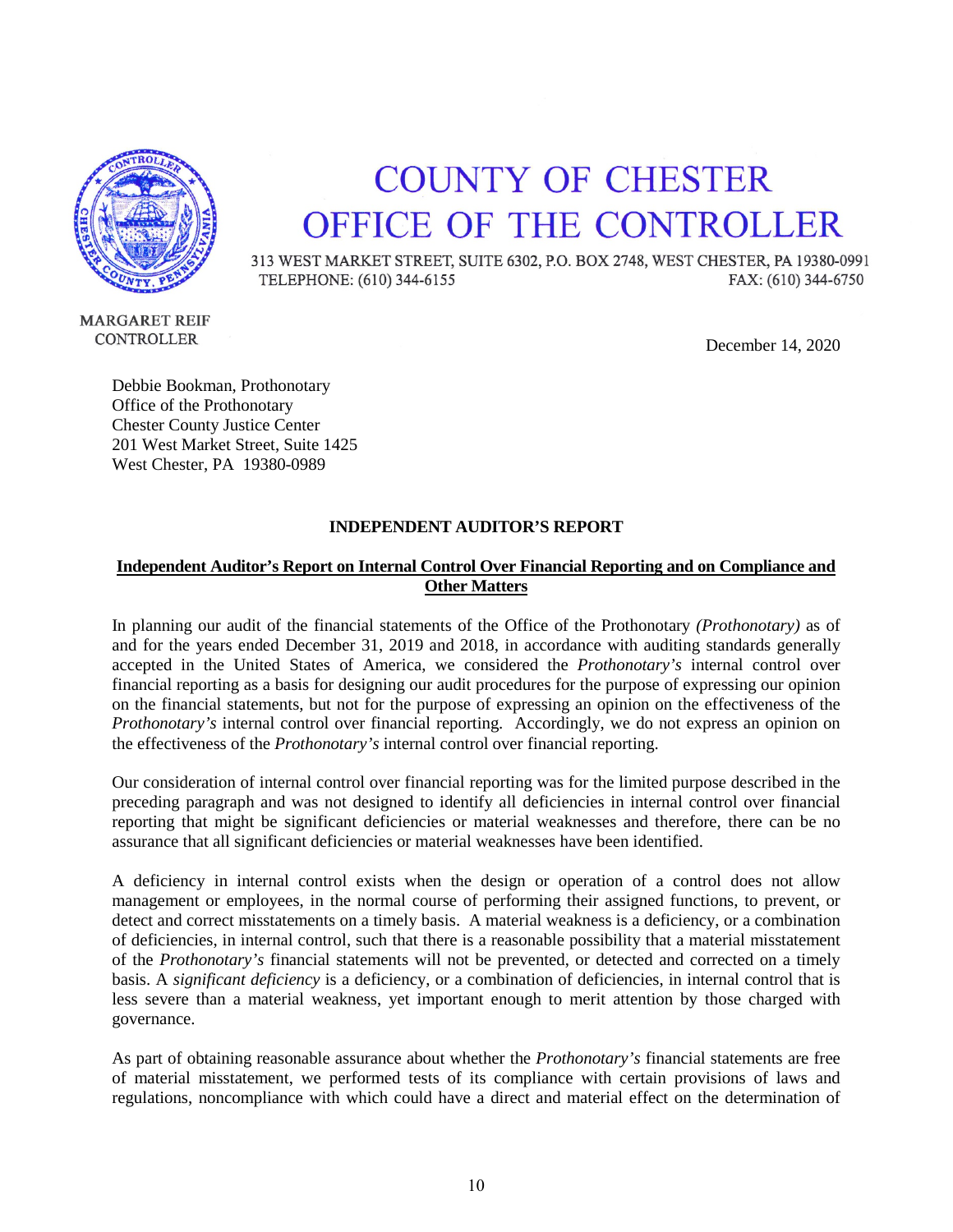financial statement amounts. However, providing an opinion on compliance with those provisions was not an objective of our audit, and accordingly, we do not express such an opinion. The results of our tests disclosed no instances of noncompliance or other matters that are required to be reported under *Government Auditing Standards*.

#### **Independent Auditor's Report on Internal Control Over Financial Reporting and on Compliance and Other Matters**

We noted certain matters that we reported to management of the *Prothonotary* in a separate letter dated December 14, 2020, regarding segregation of duties, cash, cash receipts, cash disbursements, voided disbursements, and escheats.

This report is intended for the information of the Chester County Commissioners, the Chester County Court of Common Pleas, the Auditor General of Pennsylvania, and all other political affiliates served by the *Prothonotary*. This report is, however, a matter of public record, and its distribution is not limited.

Margaret Reif

Margaret Reif Controller